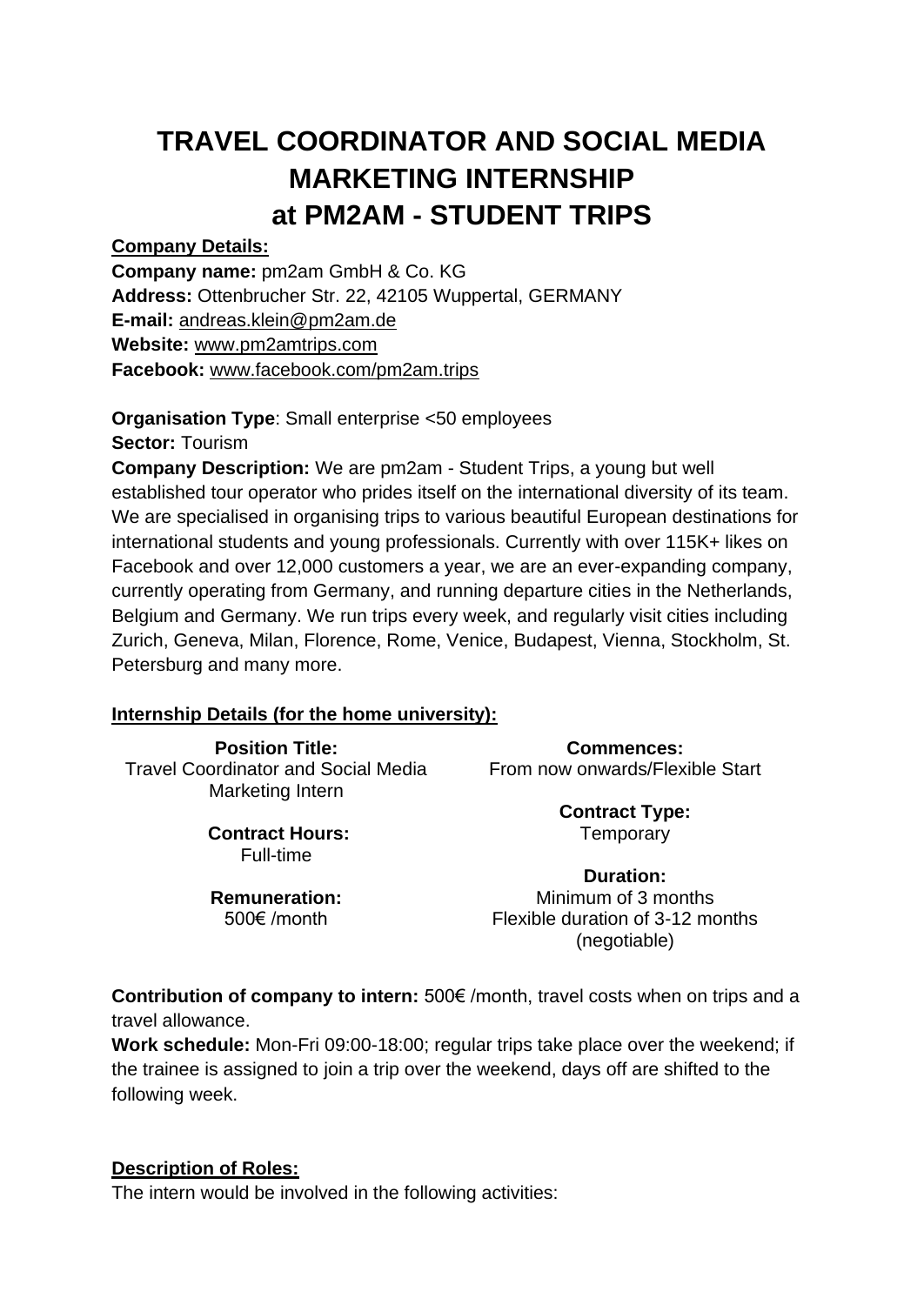\*\*Task distribution carried out by manager, and tasks done relatively autonomously once trained, with regular check-ups and feedback with management.\*\*

## **1) Trips around Europe (Main Task)**

*Main person responsible for customers on our bus trips, working as the team leader, overseeing the running of the trip (goes on trips with customers). Being the liason manager between the group of guests and the servicing partners of pm2am.*

#### **2) Social Media Marketing**

*Individually create and post to Facebook and Instagram (daily task) to advertise new trips and help drive user interaction and engagement; opportunity to analyse social media interactions and develop strategies; take photos while on trips to post to social media; edit and enhance photos & videos to share; creation of bi-monthly newsletter.* 

### **3) Trip Management & Organisation**

*Contacting hotels, excursion operators, guides, bus operators and other partners as part of trip organisation (use of other languages possible here as the operators are often in country); daily management of customer bookings and reservation lists; social media posts based on trips sales; writing trip descriptions for our website and facebook; changing prices and departure cities for different trips on our system; opportunity to suggest new trips as part of trip development meetings, and/or new excursions for trips; updating of city brochures and maps, including writing informative touristic guides.* 

### **4) Customer Relations Management**

*Answering phone calls from customers and using our online system to answer their questions; replying to e-mail and Facebook messages from customers (daily); dealing with complaints and more serious customer relations issues with help from manager; giving feedback to management team about how trips went, what worked well, what did not etc; helping customers with cancellations and/or ticket changes.*

### **5) Marketing & Advertising**

*Meetings with management team to think about new marketing strategies, chance here to contribute own views and experiences; then carrying out these new marketing strategies (autonomously with regular update meetings with management); researching new streams of advertising or marketing.*

**Objectives of the exchange:** Gain experience in the tourism industry and business management; have the chance to experience all stages of the development and management processes; travel Europe and meet international, like-minded students; improve self-confidence and customer skills through constant interaction with customers in an autonomous environment on trips; improve language skills, whether in English, German or other European languages; learn social media marketing, marketing and communication skills.

# **JOB DESCRIPTION (for the trainee):**

Are you a travel enthusiast and want to gain invaluable experience in the tourism industry? Or do you want to learn more about every stage of business management? And would you like to improve your language skills through daily use of German and